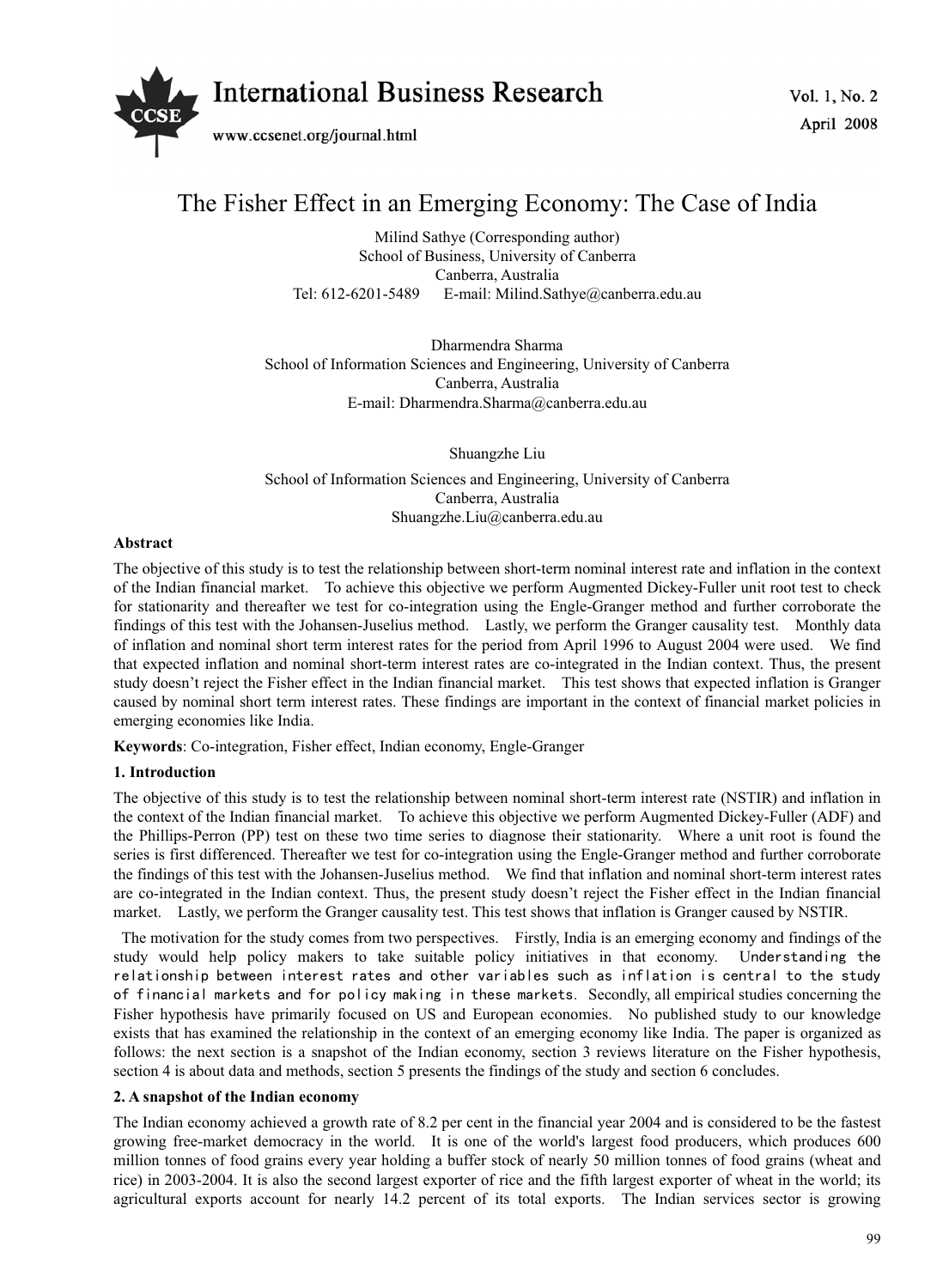consistently at a rate of 7 percent per annum and accounted for almost half of the country's GDP in the 2004 financial year. India's foreign exchange reserves stood at a record high of \$120.78 billion in July 2004.

The financial markets and financial institutions in India are quite well developed. The financial institutions in India comprise deposit taking institutions like commercial banks and cooperative banks, long-term financial institutions like the Industrial Development Bank of India (IDBI), savings institutions like the Unit Trust of India (UTI), life and general insurance companies, superannuation funds and non-bank financing companies. Commercial banks dominate the financial sector in India. The assets of Indian commercial banks formed 64% of the total assets of the financial institutions in India. As at the end of June 2003, there were 295 commercial banks comprising 27 public sector banks, 32 private sector banks, 40 foreign banks and 196 regional rural banks. The cooperative banking sector consisted of 52 urban cooperative banks and 16 state cooperative banks (RBI-RTPB, 2003). The following financial indicators of Indian commercial banks may be of interest.

Even prior to India's political independence in August 1947, she had a well-developed stock market. India's major financial markets could be grouped under five broad categories: the money market, foreign exchange market, debt market (government securities market), equity market and the derivatives market.

#### **3. Literature on the Fisher effect**

The Fisher's hypothesis is regarded as one of the most important hypotheses in macroeconomics. Fisher (1930) postulated that the nominal interest rate consists of an expected 'real' rate plus an expected inflation rate. He claimed a one-to-one relationship between inflation and interest rates. Real interest rates he claimed were unrelated to the expected rate of inflation and were determined entirely by the real factors in an economy, such as the productivity of capital and investor time preference.

It has implications in the context of real purchasing power of money, asset valuation and capital market efficiency, and is important for understanding the movements in nominal interest rates. The savings and investment decisions in any economy are guided by the real interest rates. Understanding the relationship between interest rates and other variables such as inflation is, therefore, central to the study of financial markets.

Many studies in the United States and Europe have tested the Fisher hypothesis over the years. These studies have yielded mixed results. The studies of Fama (1975), Atkins (1989), Mishkin (1992) and Crowder and Hoffman (1996) found support for the Fisher hypothesis but studies such as those by Mishkin (1981, 1984), Barthold and Dougan (1996) and Rose (1988) have shown contradictory results. Some other studies like those of MacDonald and Murphy (1989), Wallace and Warner (1993) and Engsted (1996) found that findings varied with time periods and across countries. As already noted these studies were in the context of US and Europe. Almost all the studies have examined the relationship between NSTIR and inflation and no strong evidence of the existence of the Fisher effect was noticed in these studies. In the context of emerging economies like India, Thomas Paul (1984) examined the Fisher effect. It has been more than two decades now and important changes have taken place in the Indian economy. When the Thomas Paul study was conducted, the economy was very much repressed. However, since 1991, the government has followed a policy of market liberalisation. The economic situation in India has changed dramatically. Many regulations have been removed and the economy is on a high growth rate path. Consequently, there is a need to examine the Fisher effect in changed economic conditions. However, we have not come across any study that has done this in recent years, that is, after the Thomas Paul Study. This study thus bridges a major gap in the literature by examining the Fisher hypothesis in an emerging economy and could help guide further research in this area.

## **4. Data and methods**

The data required for the study was collected from the Handbook on Indian Statistics published by the Reserve Bank of India which is available at their website. Monthly consumer price index values and monthly yield rates on Treasury bills of 90 days were used. The period covered was from April 1996 to August 2004 (101 months) as the data of these years is available at the Reserve Bank of India website. Monthly inflation rates were calculated as the first difference of the natural logarithm of the consumer price index. Almost all the previous studies on the Fisher hypothesis have examined the relationship between NSTIR and inflation. The question that this study addresses is similar to that of Engsted (1996): whether or not nominal short-term interest rates reflect expected inflation. The procedure that we follow to investigate this phenomenon follows. Firstly, we examine whether the two series under investigation are stationary. We do this by applying the ADF unit root test. Secondly, we examine if the first difference of these series is stationary and in that case perform the Engle-Granger test of co-integration. Thereafter we investigate the relationship between NSTIR and inflation by ordinary least squares regression. Such regressions include 'the possibility of obtaining spurious or dubious results in the sense that superficially the results look good but on further probing they look suspect' (Gujarati, 1995, p. 724). This situation has also been described by Granger and Newbold (1974) and by Phillips (1986). Thirdly, we perform the Johansen-Juselius (1990) procedure to further confirm results of the above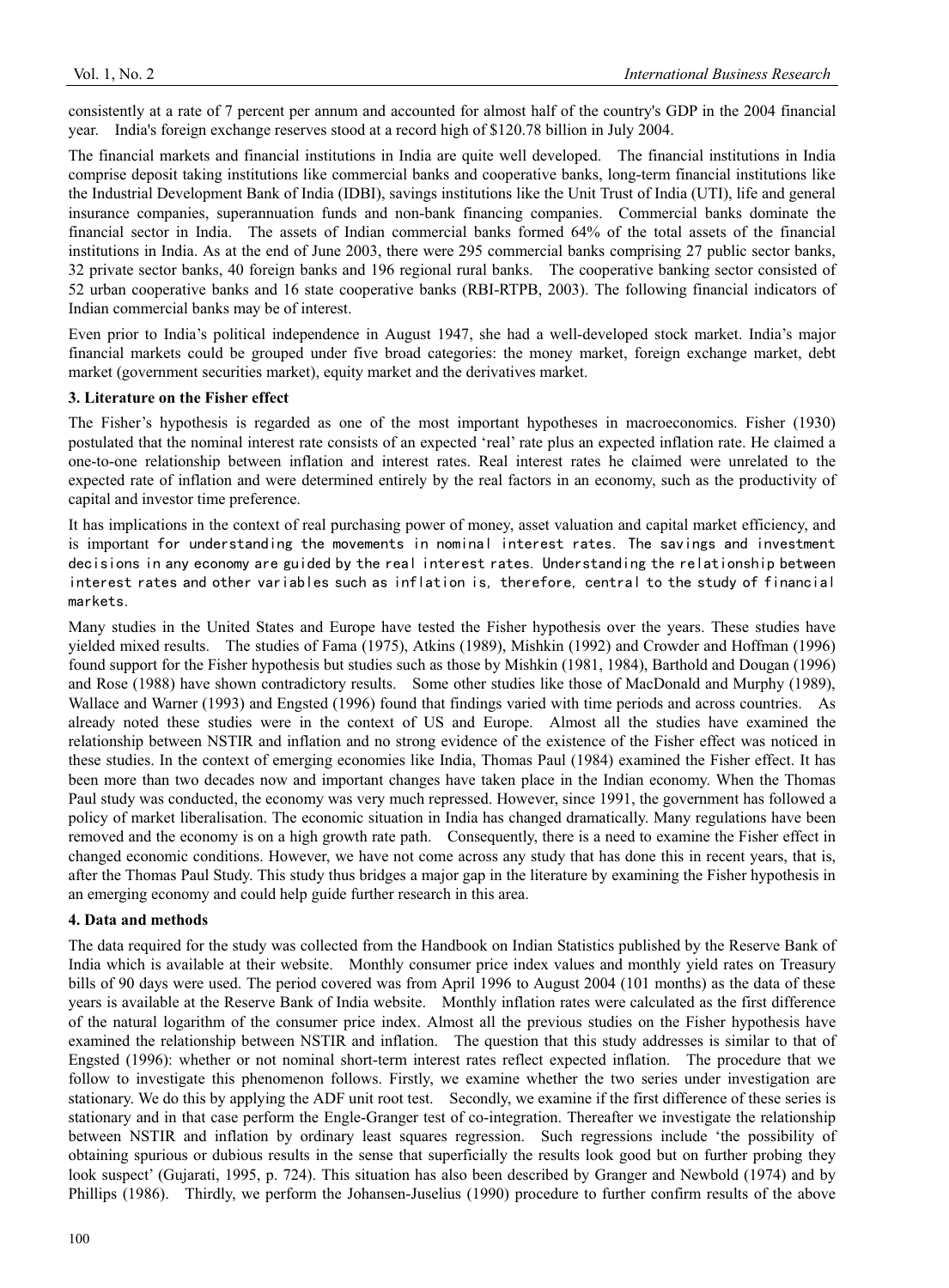Engle-Granger test of co-integration. Finally, we run the Engle-Granger Causality test together with the Error Correction Model to examine whether the two series display any causal relationship. The present study is different from the Engsted (1996) study as it uses monthly data and represents a longer time series than does Engsted's study, which used quarterly data.

#### **5. Empirical Results**

#### *5.1 Unit root test*

Table 2 reports the results of the ADF unit root test. The results reveal that the null hypothesis of unit root can't be rejected at the levels for inflation rate series and short-term interest rate series. However, the results of ADF for both the series at first difference show that the series are now stationary. Thus NSTIR and inflation rate are both I (1) processes.

#### *5.2 Co-integration Tests: The Engle-Granger Method*

Given that both the processes are of the same order of integration, one can now proceed to test for co-integration. We estimate the long-term relationship in linear form by the ordinary least squares method and present the results in Table 3 below.

The model is not a good fit when the inflation series is regressed on NSTIR in level. The values of  $R^2$  and adjusted  $R^2$ are insignificant. The coefficients are not significant either. We conclude that the standard regression interpretation of the coefficients is not valid. This leads us to the Engle-Granger test of the residuals from this regression. The ADF and the PP unit root test were applied to the residuals. The results from these tests are presented in Table 4 below and suggest that the residuals are strongly stationary and the series are co-integrated.

#### *5.3 Co-integration Tests: The Johansen-Juselius Method*

For bi-variate time series, the Engle-Granger co-integration method described above should be adequate. However, to further corroborate the above results we apply a more general technique developed by Johansen (1988, 1991) and by Johansen and Juselius (1990). They proposed a maximum likelihood estimation procedure, which allows researchers to estimate simultaneously the system involving two or more variables.

To test the hypothesis of no co-integrating relations  $(r = 0)$  against the general alternative of  $r > 0$  the trace test statistic has a calculated value of 30.044. The 10% critical value is 28.4 and so the null is rejected. To test the null that  $r = 0$ against the alternative that  $r = 1$ , the maximum eigenvalue test statistic is reported as 22.506; again this is more than the 10% critical value of 19.0. The general conclusion is that there is evidence to support the co-integrating relation in the data series. These findings are similar to that of the Thomas Paul (1984) study.

## *5.4 Granger causality*

The fact that the two series are co-integrated doesn't mean that one causes the other. To test whether NSTIR causes expected inflation needs to be checked. We deploy the test of Granger causality to check this. We perform two tests. In test 1 our null hypothesis is that NSTIR doesn't Granger cause expected inflation. For test 2 our null hypothesis is that expected inflation doesn't Granger cause NSTIR. We include the relevant error correction term. The results are as shown in Table 5.

In summary, Granger causality test results show that short-term nominal interest rates help in predicting future inflation.

## **6. Conclusion**

This study examined the relevance of the Fisher effect in the context of an emerging economy like India. Data required for the study was available from the Handbook on Statistics of the Reserve Bank of India. The period covered was from April 1996 to August 2004 (100 months observations). The ADF unit root test showed that the series of expected inflation and nominal short-term interest rates are not stationary at levels but are both I (1) processes. Thereafter the co-integration test (Engle-Granger method) was used which showed that the series are co-integrated. This finding was confirmed by the Johansen-Juselius method. Finally we used the Granger causality test with error correction model to determine the direction of the relationship. The results showed that short-term nominal interest rates do help in predicting future inflation in the Indian context.

## **References**

Atkins, F. J. (1989). Co-integration, error correction and the Fisher effect, *Applied Economics*, vol. 21, 1611-1620

Barthold, T. and Dougan, W. (1986). The Fisher hypothesis under different monetary regimes, *Review of Economics and Statistics*, November, pp. 674-679

Crowder, W. and Hoffman, D. (1996). The long run relationship between nominal interest rates and inflation: The Fisher equation revisited, *Journal of Money*, *Credit and Banking*, vol. 28, 102-118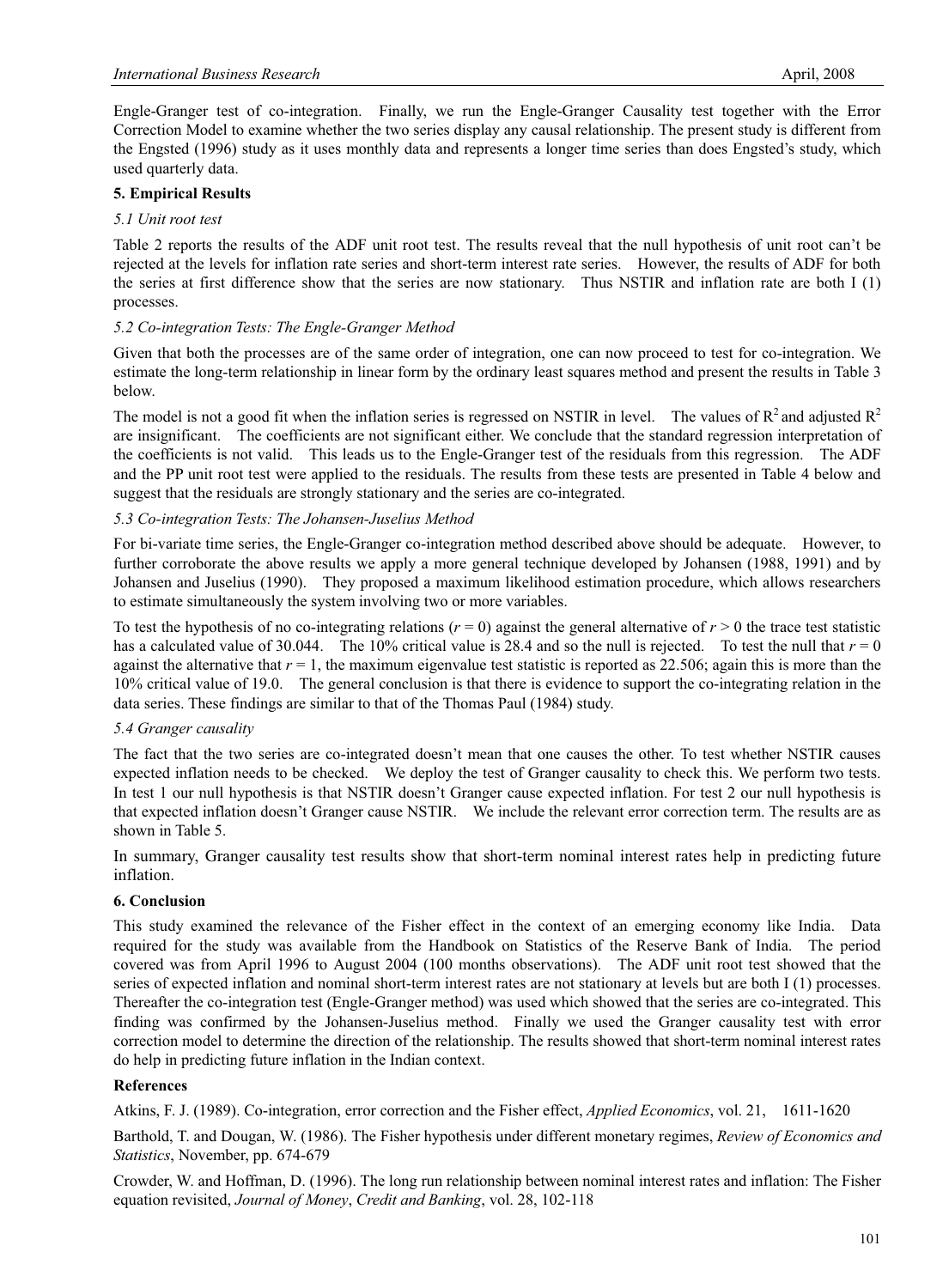Engsted, T. (1996). Does the long-term interest rate predict future inflation? A multi-country analysis, *Review of Economics and Statistics*, 42-54

Fama, E. F. (1975). Short-term interest rate and inflation, *American Economic Review*, June, 269-282

Fisher, I. (1930). *The theory of interest*, New York: Macmillan.

Granger, C. W. and Newbold, P. (1974). Spurious regression in econometrics, *Journal of Econometrics*, vol. 2, 11-20

Gujarati, D. N. (1995) *Basic econometrics*, New York: McGraw-Hill.

Indian Banks' Association, 2003. *Performance highlights of banks*: *public sector banks,* Indian Banks' Association, Mumbai.

Johansen, S. (1988). Statistical analysis of co-integrating vectors, *Journal of Economic Dynamics and Control*, vol. 12, June-Sept., 231-254

Johansen, S. (1991). Estimation and hypothesis testing of co-integration vectors in Gaussian vector autoregressive models, *Econometrica*, vol. 59, Nov. 1551-1580

Johansen, S., and Juselius, K. (1990). Maximum likelihood estimation and interference on co-integration with applications to demand for money, *Oxford Bulletin of Economics and Statistics*, vol. 52, May, 169-210

MacDonald, R. and Murphy, P. D. (1989). Testing for the long-run relationship between nominal interest rates and inflation using cointegration technique, *Applied Economics*, vol 21, 439-447

Mishkin, F. S. (1984) The real interest rate: a multi-country empirical study, *Canadian Journal of Economics*, vol. 17, 283-311

Mishkin, F. S. (1992). Is the Fisher effect for real, *Journal of Monetary Economics*, vol. 30, 195-215

Phillips, P. C. B. (1986). Understanding spurious regression in econometrics, *Journal of Econometrics*, vol. 33, 311-340

Reserve Bank of India (RBI). 2003. *Report on trend and progress of banking in India (RTPB)*, Reserve Bank of India, Mumbai.

Reserve Bank of India (RBI). 2004. *Handbook on statistics relating to Indian economy*, Reserve Bank of India, Mumbai.

Rose, A. (1988). Is the real interest rate stable? *Journal of Finance*, vol. 43, 1095-1112

Thomas Paul, M. (1984). Interest rates and the fisher effect in India: An empirical study, Economics Letters, 1984, vol. 14, issue 1, 17-22

Wallace, M. and Warner, J. (1993). The Fisher effect and the term structure of interest rates: tests of cointegration, *The Review of Economics and Statistics*, 320-324

Table 1. Financial indicators of banks in India

|                                                              | As of June 2003      |
|--------------------------------------------------------------|----------------------|
| Number of Commercial banks                                   | 295                  |
| Number of branches of State Cooperative Banks                | 66,514               |
| Total deposits Rs trillion                                   | $12.43^{\circ\circ}$ |
| Total loans and advances Rs trillion                         | $7.14^{\circ}$       |
| Total Assets (Rs trillion)                                   | 15.35                |
| Net Profit after provisions (Rs trillion)                    | 0.17                 |
| Provision for NPAs (Non Performing Assets)                   | 0.22                 |
| Total staff (Public Sector Banks only)                       | 755,437              |
| Return on Assets (Ratio of operating profit to total assets) | range $0.024$        |
| Population per branch                                        | 16,000               |

@ As of September 2003. (Source: Reserve Bank of India (RBI). 2003. *Report on Trend and Progress of Banking in*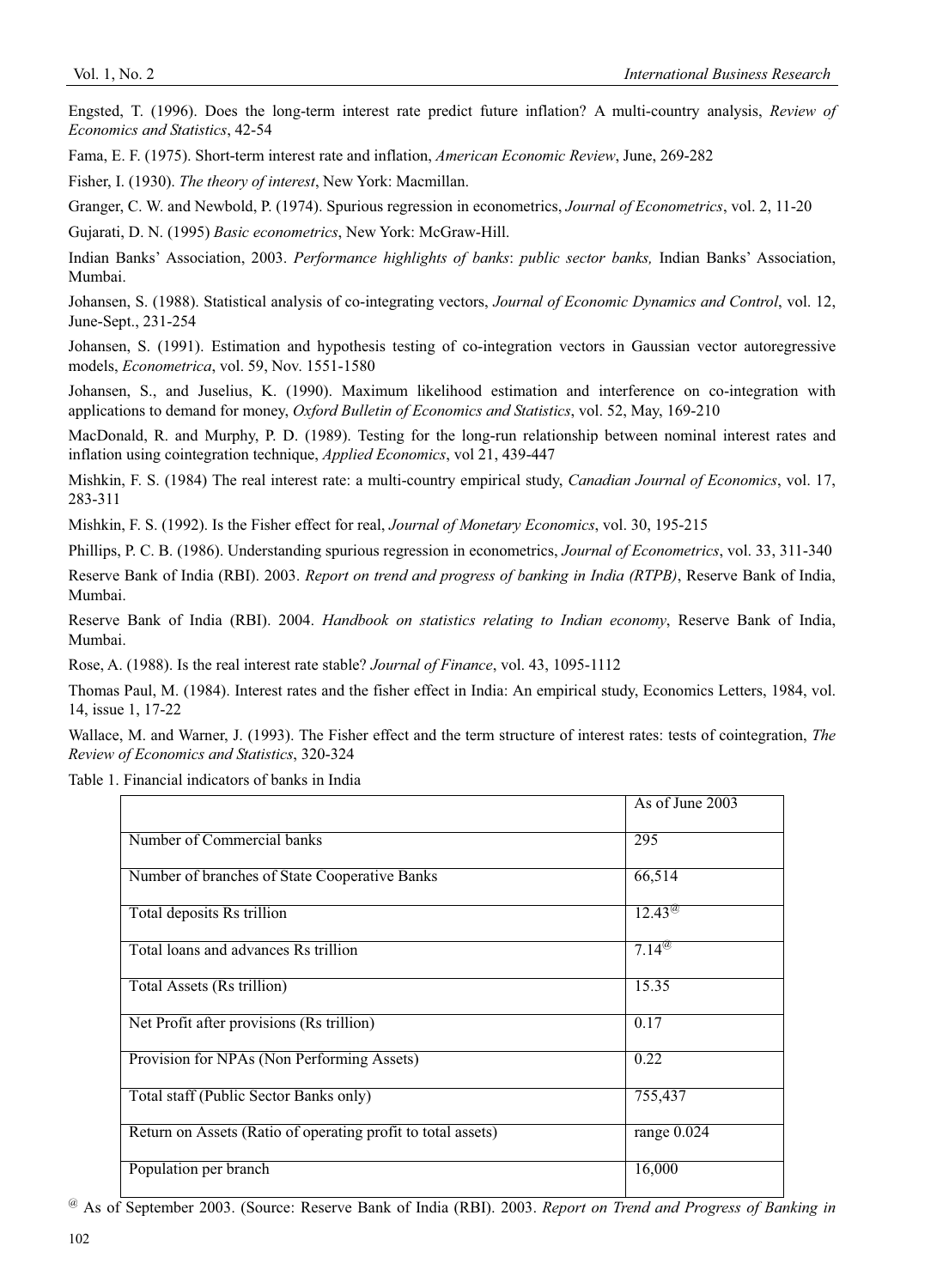*India (RTPB),* Reserve Bank of India, Mumbai. Indian Banks' Association, 2003. *Performance Highlights of Banks: Public Sector Banks,* Indian Banks' Association, Mumbai)

## Table 2. Results of ADF test

|                      | Level        |        | 1 <sup>st</sup> difference |        |  |
|----------------------|--------------|--------|----------------------------|--------|--|
|                      | t-statistics | Prob   | t-statistics               | Prob   |  |
| <b>NSTIR</b>         | $-3.089$     | 0.1154 | $-12.99$                   | 0.0001 |  |
| CPI (Inflation rate) | $-2.34$      | 0.407  | $-8.64$                    | 0.0000 |  |

## Table 3. Results of co-integrating equation

| Variables      | Co-integrating equation |  |  |
|----------------|-------------------------|--|--|
| <b>NSTIR</b>   | 0.578<br>(1.102)        |  |  |
| Constant       | 0.437<br>(0.108)        |  |  |
| $R^2$          | 0.0125                  |  |  |
| Adjusted $R^2$ | 0.0022                  |  |  |
| <b>SEE</b>     | 110.24                  |  |  |

| Table 4. Results of ADF and PP Tests on the Residuals from Long-run Regression |  |  |  |
|--------------------------------------------------------------------------------|--|--|--|
|--------------------------------------------------------------------------------|--|--|--|

|           | ADF test   |                | <b>PP</b> test |                |  |
|-----------|------------|----------------|----------------|----------------|--|
| Variable  | Level      | Critical value | Level          | Critical value |  |
| Residuals | $-4.1074*$ | $-3.13$        | $-8.7394*$     | $-3.13$        |  |

\* Significant at 10% level